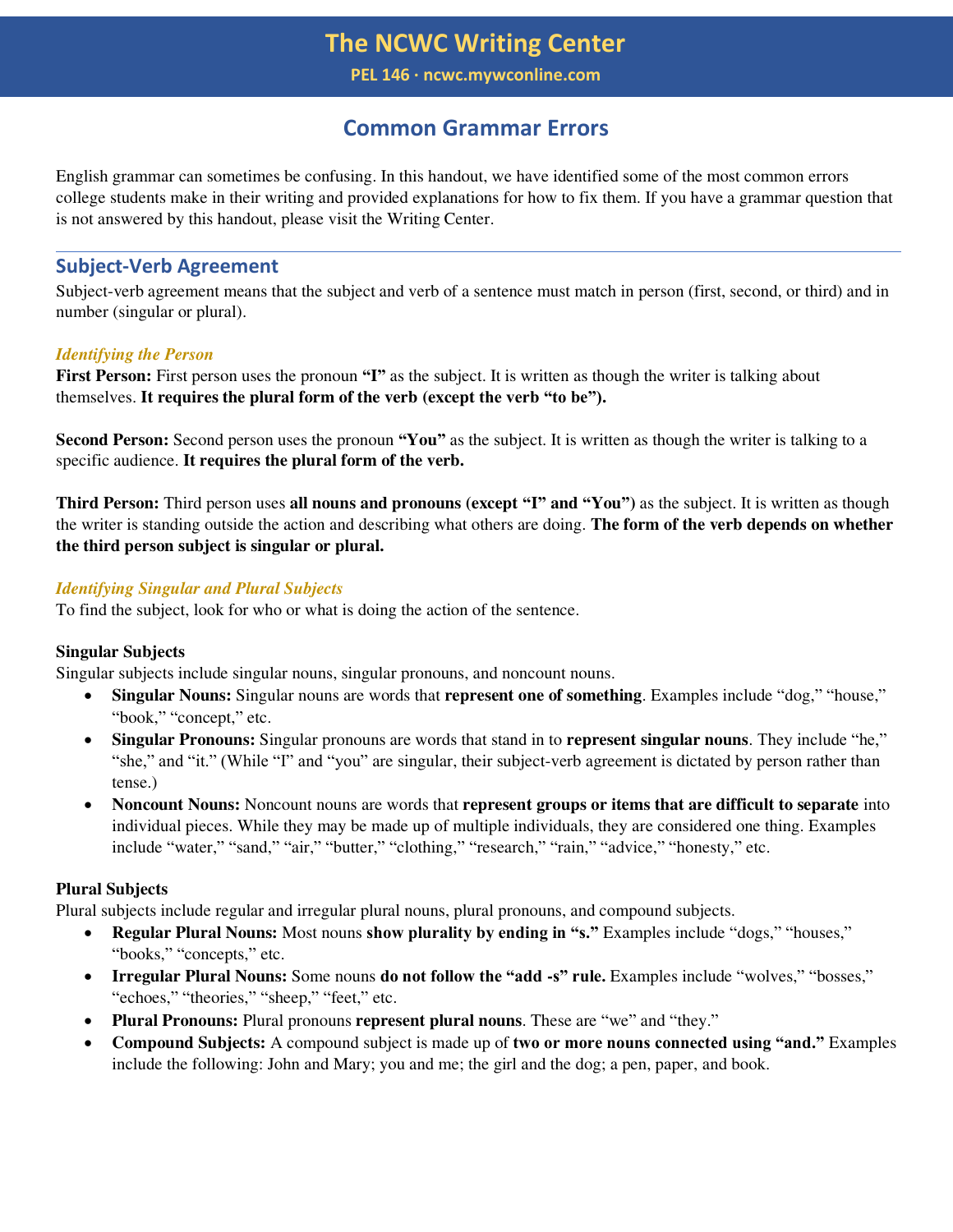**PEL 146 ∙ ncwc.mywconline.com**

#### *Verb Tenses and Agreement*

A verb tense indicates the time when an action occurs (Ex: Past, Present, Future). There are 12 verb tenses. However, not all of them require you to make changes to the verb to achieve subject-verb agreement.

**Simple Present Tense:** An "s" is added to the end of singular present tense verbs to show agreement with singular subjects. Plural present tense verbs do not end an "s."

**Example Singular:** The dog **jumps** over the fence.

**Example Plural:** The dogs **jump** over the fence.

**Verb Tenses with Helping Verbs:** Some verb tenses use helping verbs along with the main verb. If there is only one of these helping verbs, then agreement must be shown. This rule only applies to the following helping verbs: is/are, was/were, has/have, does/do.

**Example Singular:** The girl **was dancing** with her friend. **Example Plural:** The girls **were dancing** with their friend.

If the helping verb "have/has" is the second helping verb in a pair, then agreement is not indicated.

**Example Singular:** The girl **should have danced** with her friend **Example Plural:** The girls **should have danced** with their friend.

*Note:* The subject is not always next to the verb. They may be separated by phrases or clauses. For the purposes of subject-verb agreement, you will have to identify and ignore the phrases or clauses to get the agreement right.

**Example:** The pony with the sharp hooves (jump/jumps) the obstacle.

**Example Incorrect Subject-Verb Agreement:** The pony with the sharp hooves **jump** the obstacle. **Example Correct Subject-Verb Agreement:** The pony (with the sharp hooves) **jumps** the obstacle.

# **Homophone Confusion**

Homophones are words that sound similar but are spelled differently. Below you will find some of the most common confusing homophones.

#### *Their/They're/There; Your/You're; Whose/Who's; Its/It's*

Use **Their/Your/Whose/Its** when showing possession**. Example:** I'm going over to **their** house. **Example:** That is **your** bike. **Example: Whose** car is parked out front? **Example:** The dog ate **its** bone.

Use **They're/You're/Who's/It's** when indicating the use of the "to be" verb in a contraction**. Example: They're** (they are) going out tonight.

**Example:** If **you're** (you are) going to the park, take the dog. **Example: Who's** coming to dinner?

**Example:** It's (it is) going to be sad if you leave it behind.

Use **There** when indicating location**.**

**Example:** The books are over **there** on the desk. (It might be helpful to think of it in connection with the location indicator "here"—**there**)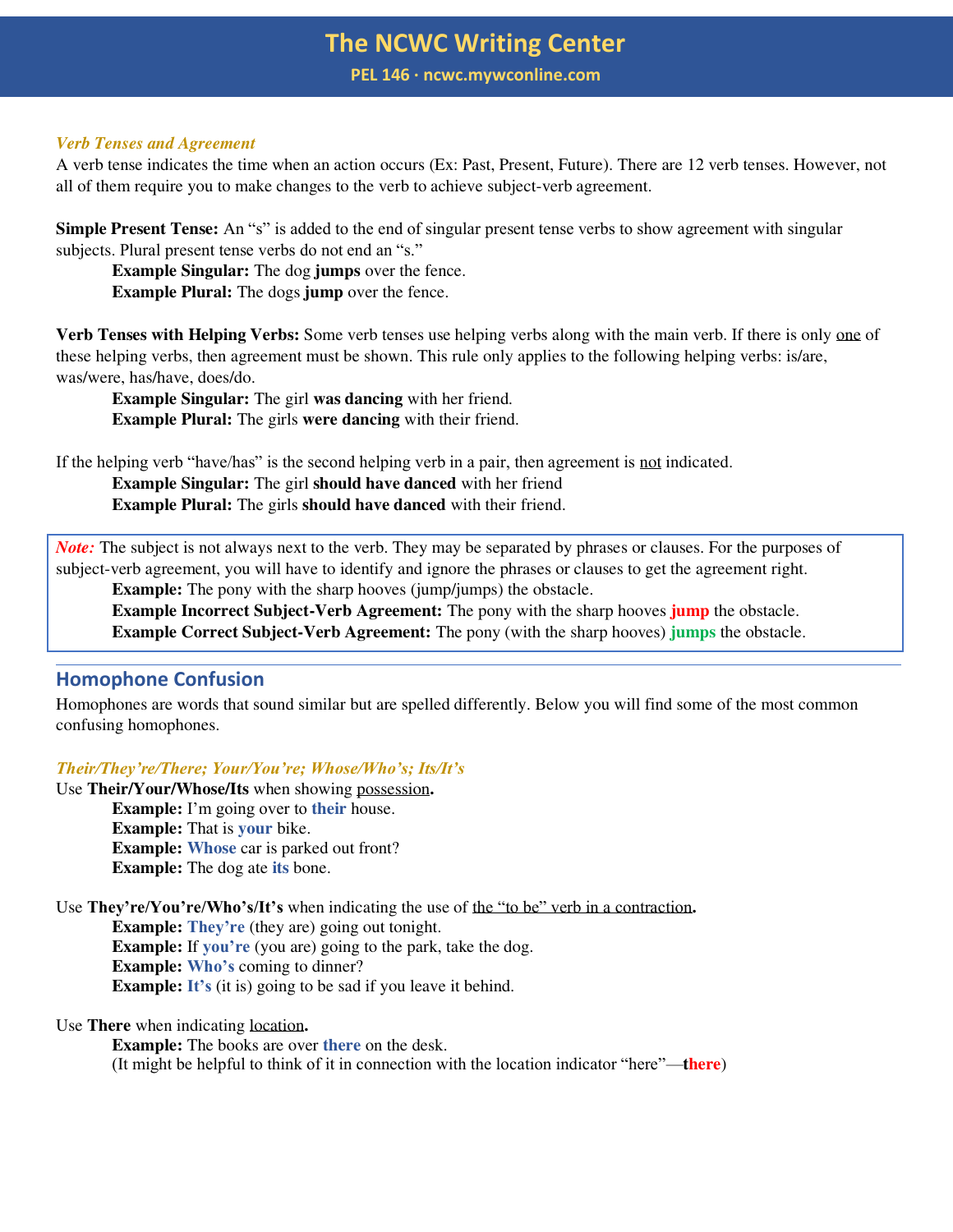**PEL 146 ∙ ncwc.mywconline.com**

#### *To/Too/Two*

- Use **To** to form the infinitive verb or as a preposition showing direction. **Example of Infinitive Verb:** I'll have **to** see what my sister thinks. **Example of Preposition:** She also like going **to** the mountains.
- Use **Too** to indicate an extreme or as a replacement for "also". **Example of Extreme:** The water is **too** cold for swimming. **Example of "Also":** I would like to go swimming **too**.
- Use **Two** when indicating number. **Example:** I have **two** younger sisters.

#### *Than/Then*

Use **Than** to compare. **Example:** The pie tastes better **than** the cake.

Use **Then** to indicate transitions in time. **Example:** I tried the pie. **Then,** I tried the cake.

## *Farther/Further*

Use **Farther** to indicate physical distance. **Example:** The farm is **farther** away than I thought.

Use **Further** to indicate figurative, non-physical distance and extension.

**Example Figurative Distance:** The stock market dropped **further** over the course of the week. **Example Extension:** I need to visit the tutor. Further, I want to set up a meeting with the professor.

### *Apart/A Part*

Use **Apart** to indicate separation. **Example:** I hope we never have to be **apart**.

Use **A Part** to indicate part of a whole. **Example:** This piece is **a part** of the balloon puzzle.

### *Affect/Effect*

Use **Affect** as a verb (to influence). **Example:** This pandemic has really **affected** my mood.

Use **Affect** as a noun (emotion). **Example:** His **affect** is hard to gauge.

Use **Effect** as a verb (to bring something about). **Example:** The ruling **effected** a settlement of the disputes.

# Use **Effect** as a noun (result).

**Example:** This pandemic has had a major **effect** on my mood.